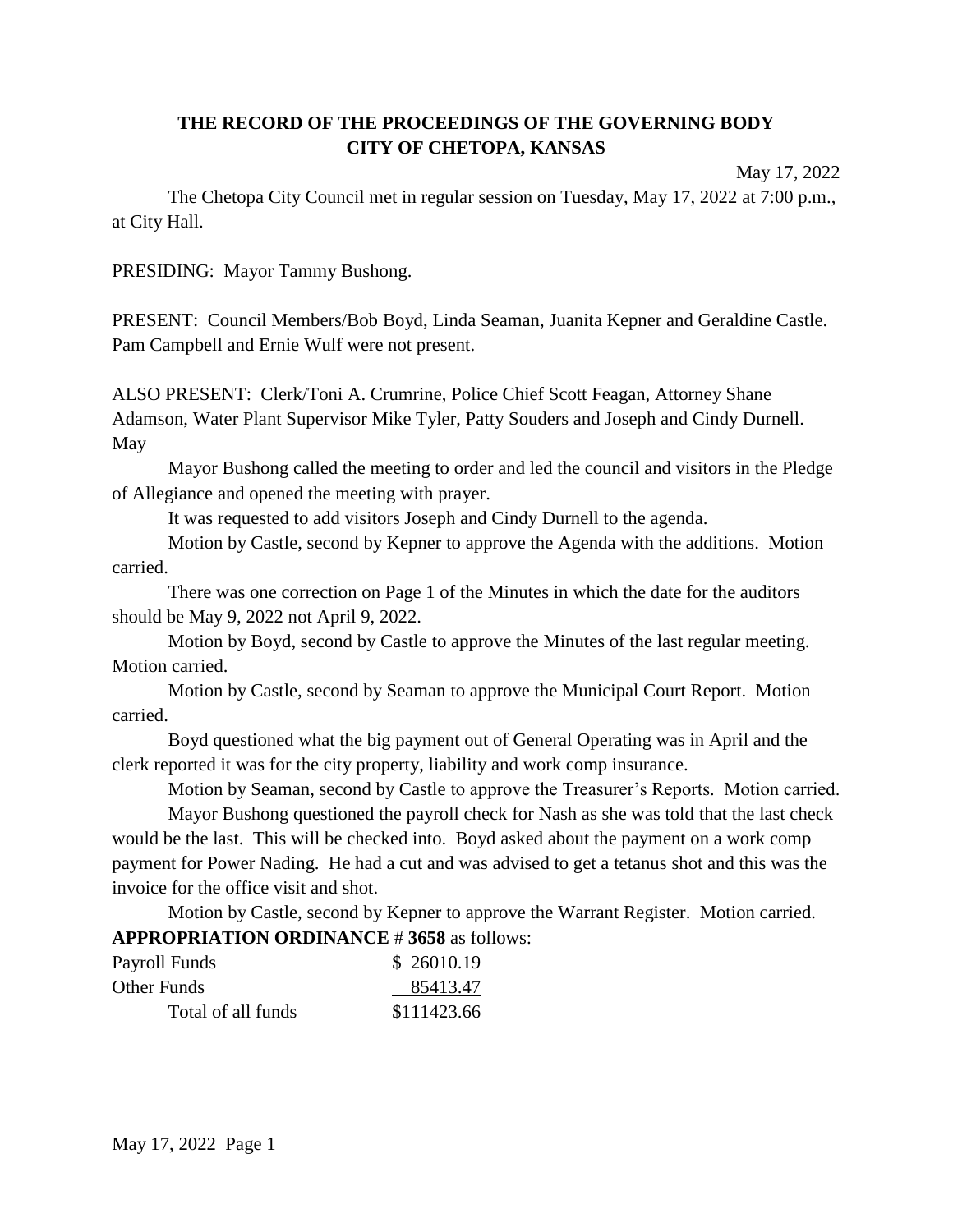### **MAYOR, COUNCIL, EMPLOYEES & VISITORS**

**Patty Souders** discussed the mowing letter that she had received and that the property has been baled the last few years and asked for an extension to allow the property to be baled and then it will be kept mowed.

Motion by Castle, second by Kepner to allow Souders to continue to bale the property on Cherry Street. Motion carried.

**Joseph and Cindy Durnell** discussed a property near them and Chief Feagan stated that the owners had been given notice to vacate and will placard the structure as uninhabitable. Discussion turned to the care of dogs in the neighborhood. (Souders and the Durnell's left)

**Mayor Bushong** asked if the paint had been purchased for the ballfield and curbs and it had not, informed the council on a meeting with company that evaluate the electric distribution system and asked for a work session to discuss utilities Tuesday, May 24, 2022 at 6:30 p.m.

**Clerk Crumrine** updated the council on the lift station pumps, discussed pictures that Nancy Whetstone had sent pertaining to erosion around a culvert that was starting to affect the street, informed the council that she was working on a work comp audit and that all departments had been notified that they needed to start thinking about items to be included in the 2023 budget.

**Police Chief Feagan** updated the council on the number of mowing letters that had been sent out.

A request for executive session was made. Motion by Castle, second by Kepner to enter into executive session to discuss non-elected personnel with mayor, council, legal counsel, clerk, police chief and department heads present for a period of ten (10) minutes with session ending at 7:58 p.m. Motion carried.

Entered: 7:48 p.m. Returned: 7:58 p.m.

Mayor Bushong called the meeting back to order and the following action was taken.

Motion by Kepner, second by Castle to have clerk contact the LKM and other cities on their cell phone policies to be added to the personnel policy manual. Motion carried.

#### **OLD BUSINESS FOLLOW UP**

A request for the city to indicate their willingness to sign the latest version of the Osage Nation PA was asked for.

Motion by Castle, second by Kepner to notify the agency of the city's willingness to sign the PA. Motion carried.

The mower recently worked on has stopped working again and Police Chief Feagan was instructed to get a quotes on a new motor. Pictures of the slide at the pool were shown and it was reported that the steps needed to be replaced as the old steps were damaged. It was reported that the cameras had been received and installed in Veterans Park. Attorney Adamson gave the clerk a listing of special assessment properties that he needs documentation on to start the district court filings. Another CDBG extension request was presented for approval for the mayor to sign.

Motion by Castle, second by Seaman to approve the Mayor signing the extension request. Motion carried.